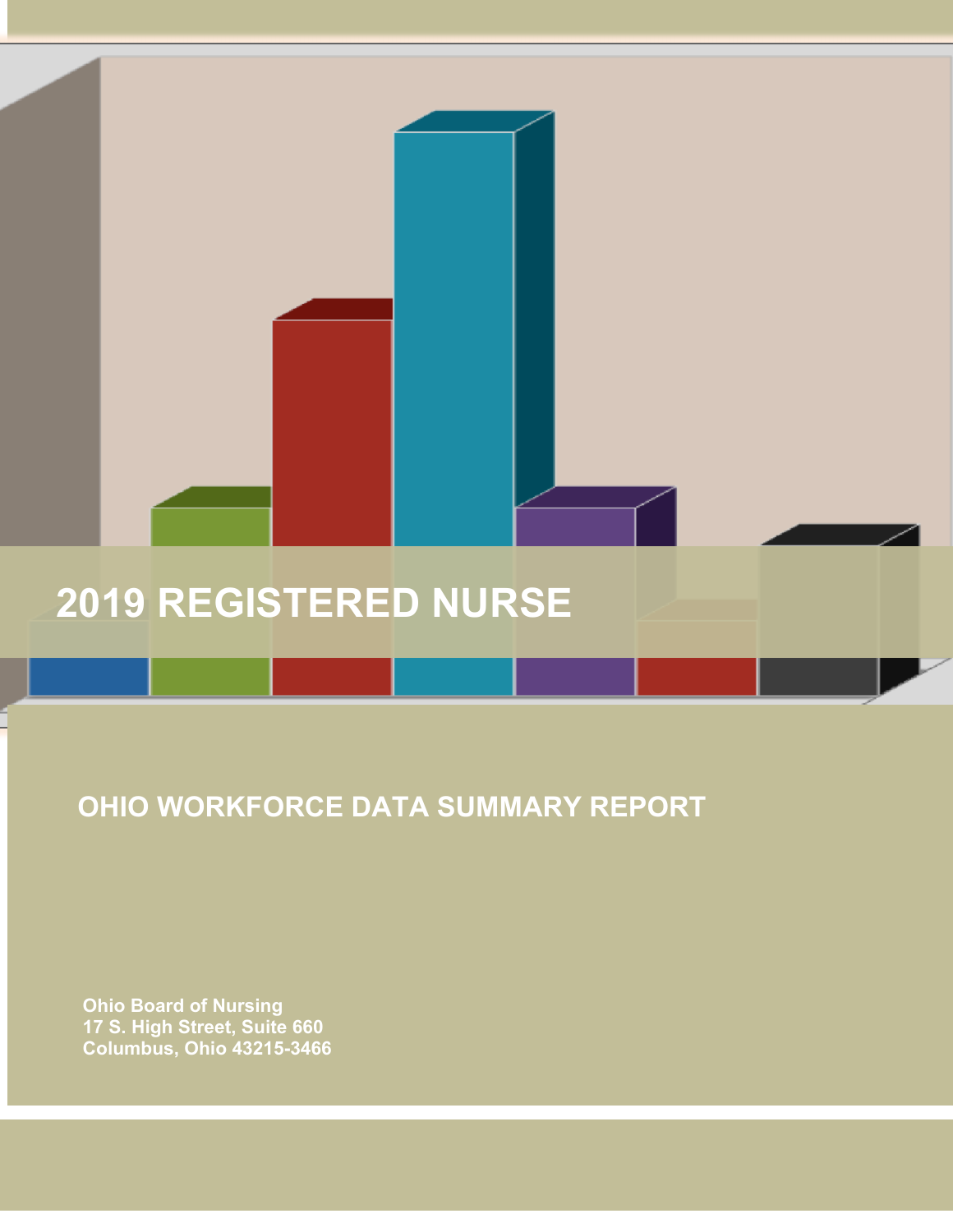### **TABLE OF CONTENTS**

|                                                     | $\mathbf{2}^{\prime}$ |
|-----------------------------------------------------|-----------------------|
|                                                     | 3                     |
|                                                     | 3                     |
|                                                     | 4                     |
|                                                     | 4                     |
|                                                     | 5                     |
|                                                     | 5                     |
|                                                     | 6                     |
|                                                     | 6                     |
| Baccalaureate or Higher Level of Education Achieved | 6                     |
|                                                     | $\overline{7}$        |
|                                                     | 7                     |
|                                                     | 8                     |
| Employment & Licensure Breakdown                    | 8                     |
| Changed Employer in the Last Year                   | 8                     |
|                                                     | 9                     |
| Concurrent Paid Nursing Positions                   | 9                     |
|                                                     | 9                     |
|                                                     | 9                     |
|                                                     | 10                    |
| Reasons for Unemployment                            | 10 <sup>°</sup>       |
| Practice Setting, Position Title, Practice Area     | 11                    |
|                                                     | 11                    |
|                                                     | 12                    |
|                                                     | 13                    |
|                                                     |                       |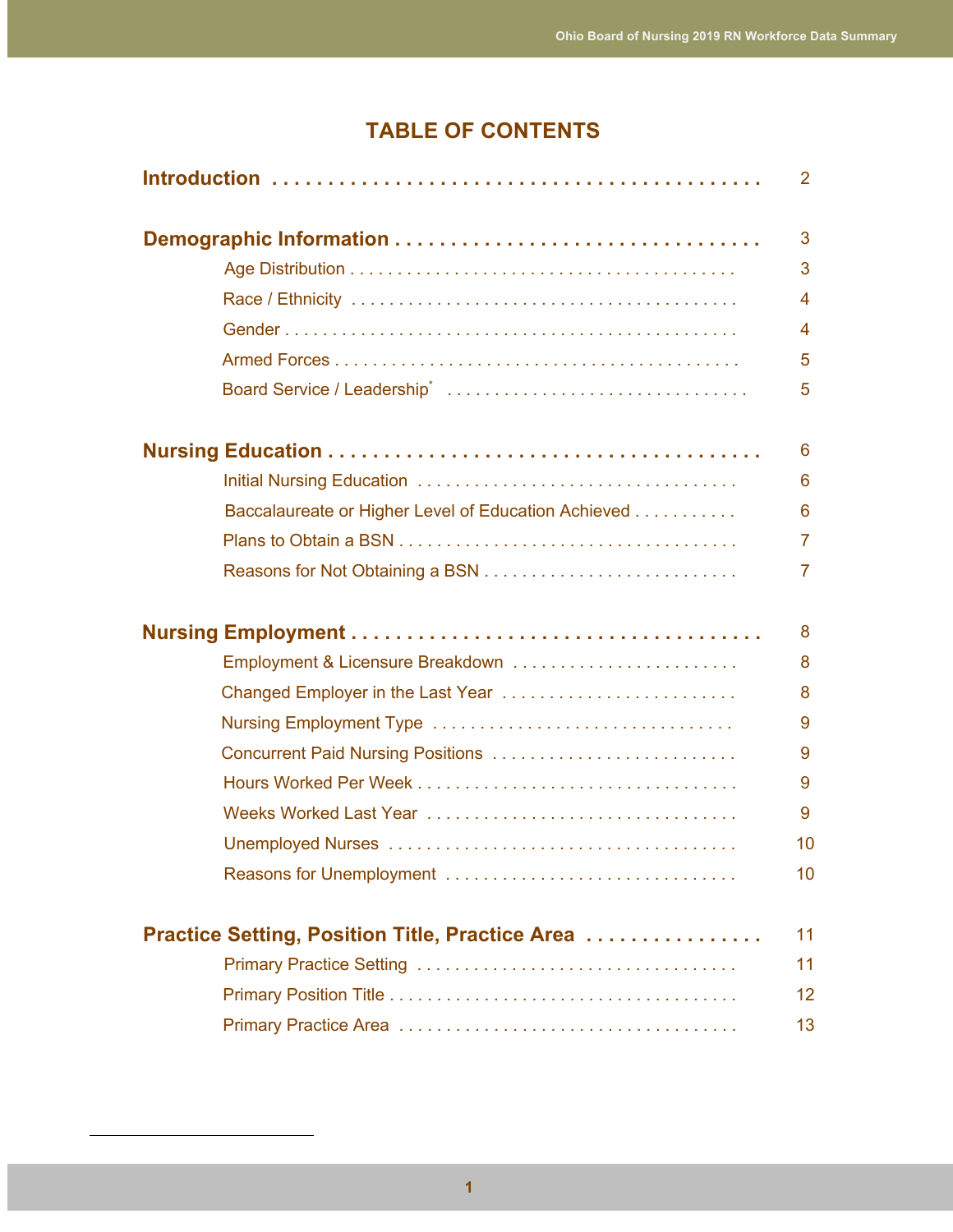#### **2019 REGISTERED NURSE OHIO WORKFORCE DATA SUMMARY REPORT**

#### **Introduction**

The mission of the Ohio Board of Nursing is to actively safeguard the health of the public through the effective regulation of nursing care. The Board's top priorities are to efficiently license the nursing workforce and remove dangerous practitioners from practice in a timely manner to protect Ohio patients. The Board regulates over 300,000 licenses and certificates, an increase from 223,000 in 2009.

#### **Background**

The Institute of Medicine (IOM) report, "The Future of Nursing: Leading Change, Advancing Health," identifies data collection as a vital component for health care planning and policymaking. The Board is pleased that this data is used for health care planning and to grow Ohio's health care workforce.

#### **Data Collection and Reporting**

The data questions are based on the nursing Minimum Data Set (Colleagues in Caring Project), core data questions developed by the HRSA National Center for Health Workforce Analysis, and the joint surveys conducted by the National Forum of State Nursing Workforce Centers and the National Council of State Boards of Nursing (NCSBN).

This report provides a general summary of the RN data collected by the Board during the 2019 RN renewal period. Because APRNs must be licensed as RNs, this report includes data reported by those RNs who are also certified as APRNs. There is a separate summary report that provides the same data for APRNs only.

- $\cdot$  RN workforce data collected from July to October 31, 2019
- $\cdot$  204,685 RNs completed the workforce questions, and have an active license

The Board is pleased to provide this report and make the raw data available to all interested parties to assist with the workforce planning initiatives of government and private industry.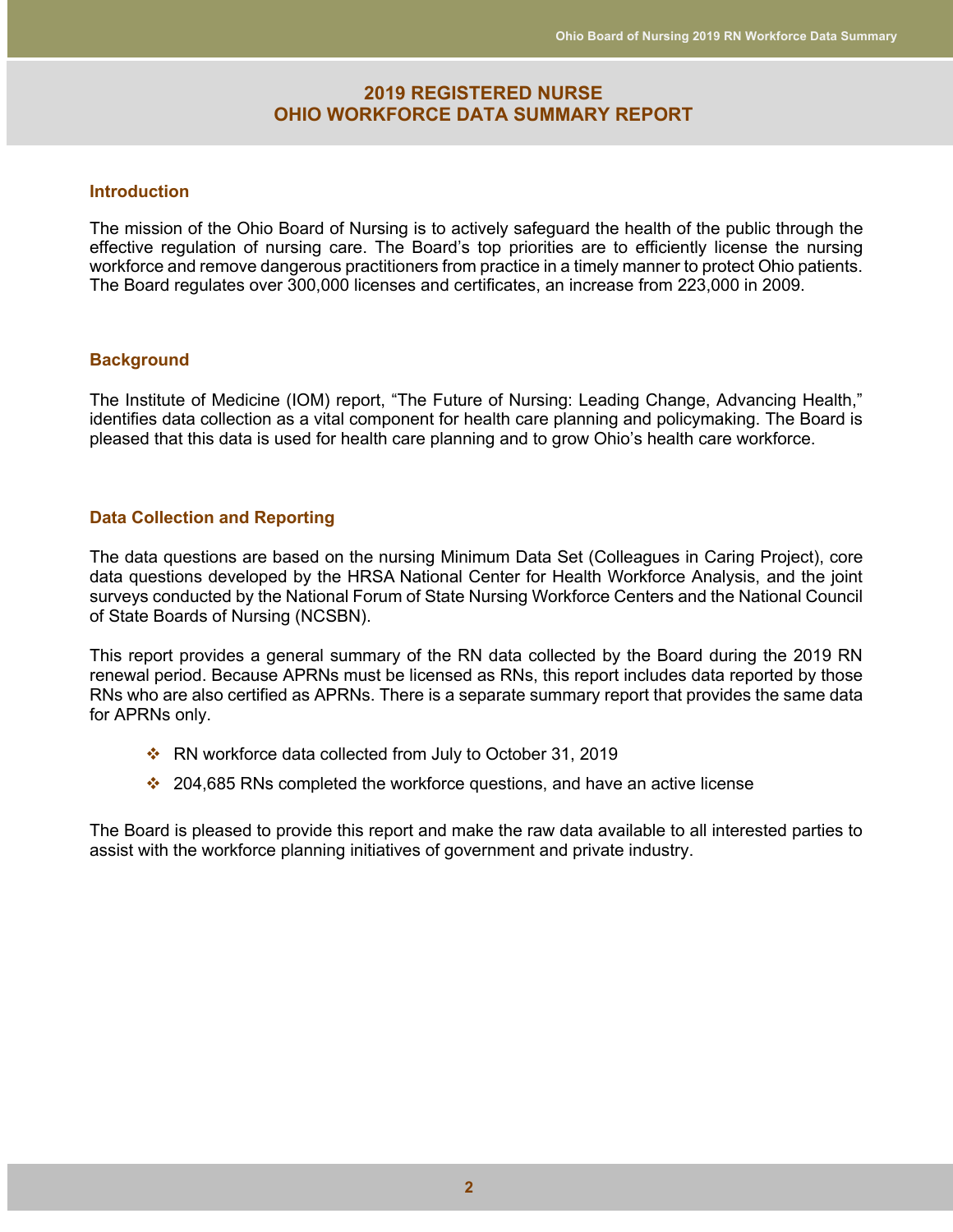#### **DEMOGRAPHIC INFORMATION**



- $\triangleright$  71% (146,077) of RNs with an active license are between the ages of 18 and 55 years
	- 93% (135,855) of these RNs identified that they are currently employed in nursing
- $\geq$  29% (58,608) of RNs with an active license are over age 55
	- § 70% (41,169) of these RNs identified that they are currently employed in nursing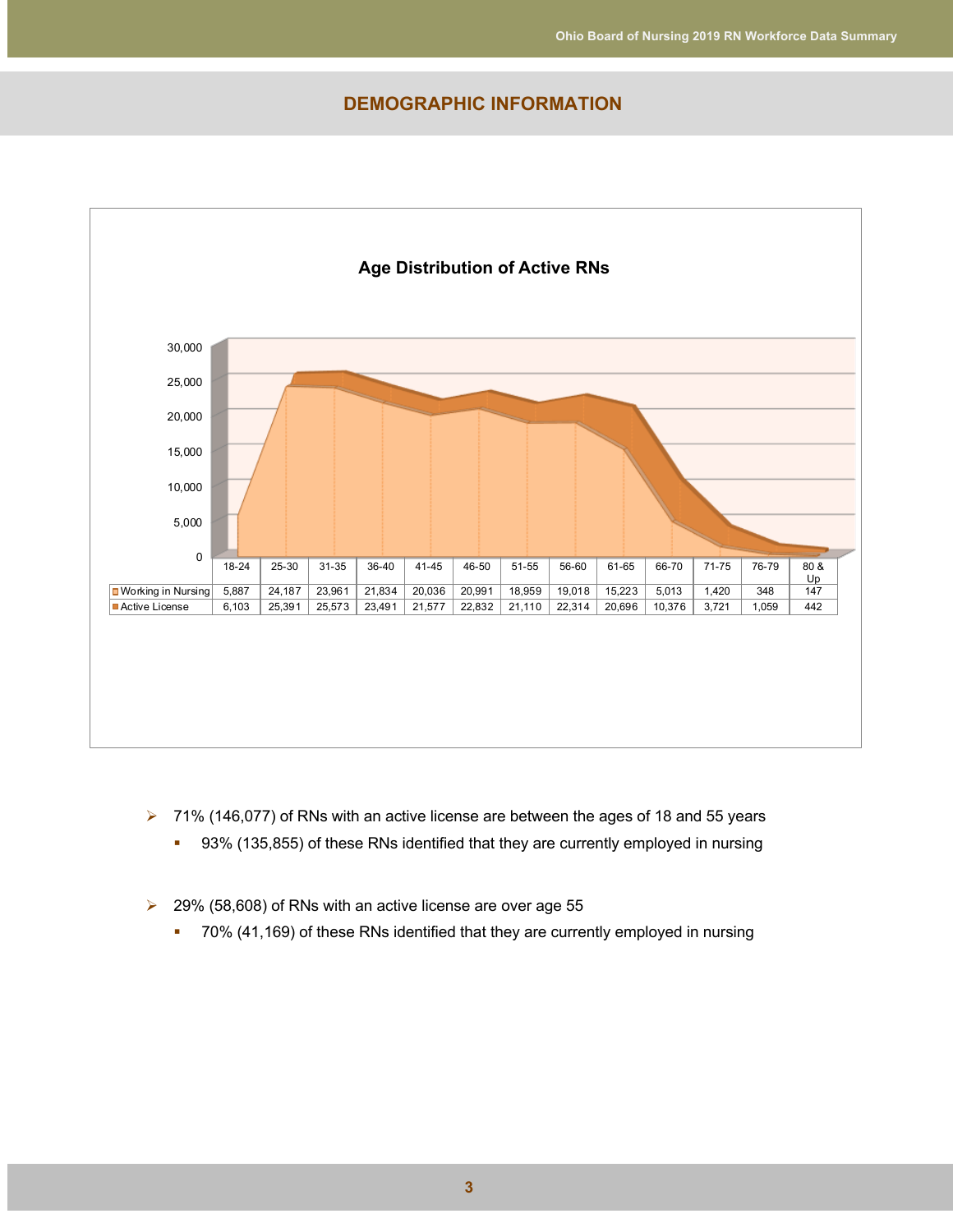

- $\triangleright$  88.7% reported their race/ethnicity as White/Caucasian; the next highest percentage was 6.6% who reported their race/ethnicity as African American/Black
- **▶ 91% (185,588) are female; 9% (19,097) are male**

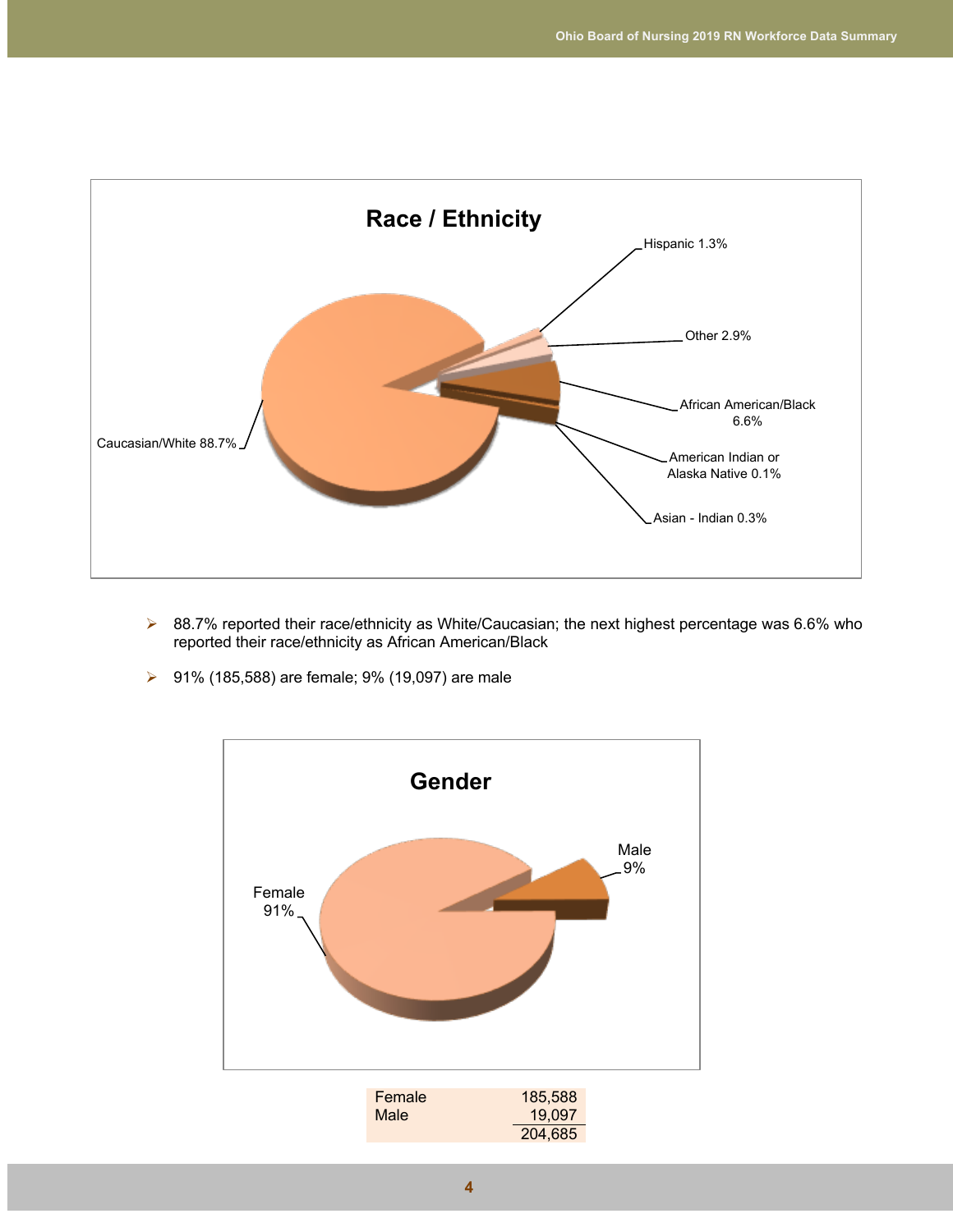

- Ø 11% (22,948) reported an association with U.S. Armed Forces
	- 87% (19,918) of this group are either veterans or spouses of veterans



 $\triangleright$  Approximately 1% (2,030) indicated that they serve on a board that influences health care policy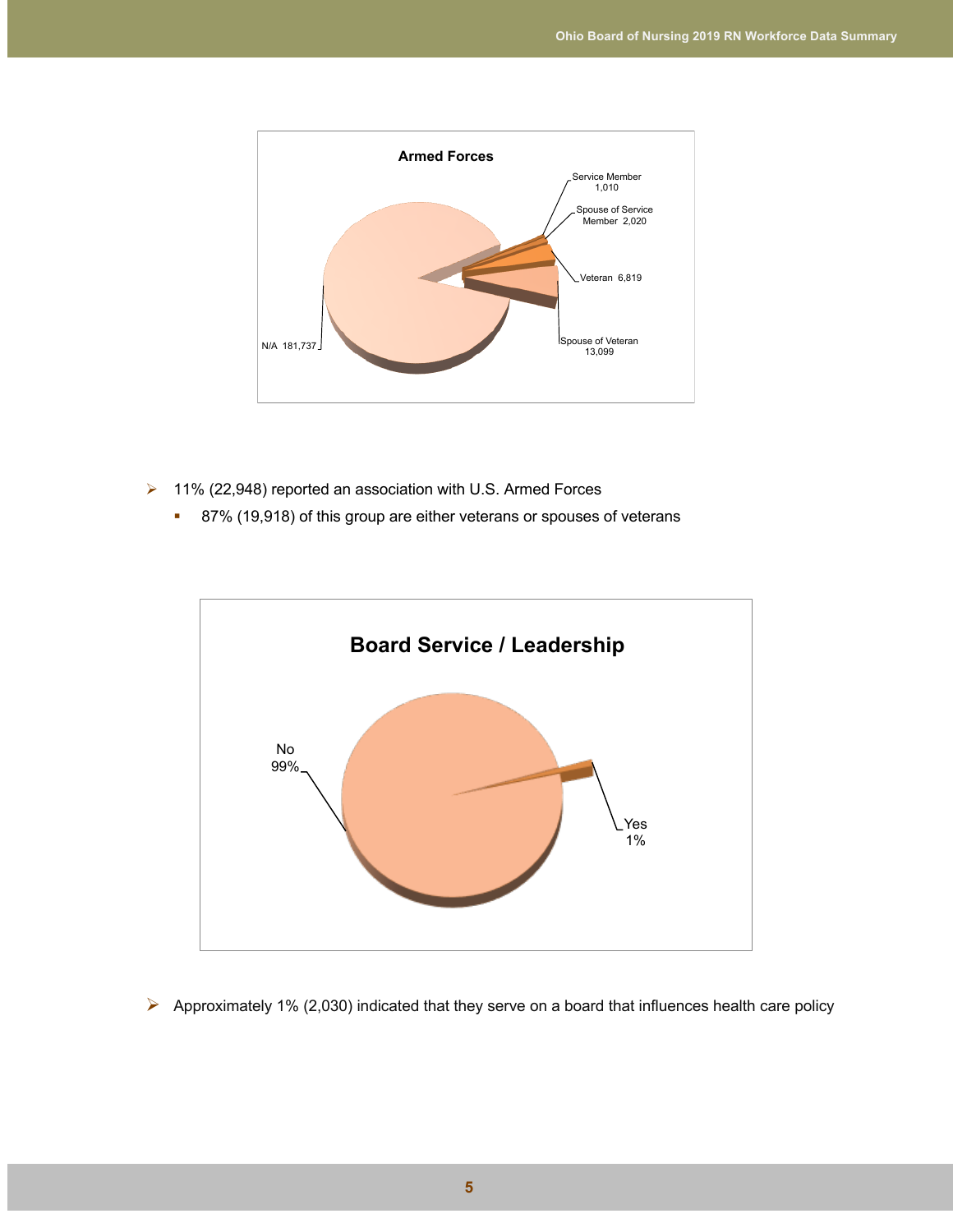

#### **NURSING EDUCATION**

- $\triangleright$  Associate degree in nursing – 41% (83,908)
- $\triangleright$  Baccalaureate degree in nursing – 37% (74,677)
- $\triangleright$  Master's in Nursing degree – 2% (3,944)
- $\triangleright$  Diploma program in nursing – 13% (26,609)
- $\triangleright$  Practical nursing education program – 7% (15,331)



- Baccalaureate or higher degree in nursing or non-nursing  $-65\%$  (132,412)
- $\triangleright$  Higher levels of nursing education breakdown
	- 64% (84,566) Baccalaureate degree in nursing
	- 22% (29,567) Master's degree in nursing
	- <sup>■</sup> 2% (2,447) PhD, DNP, or other Doctoral degree in nursing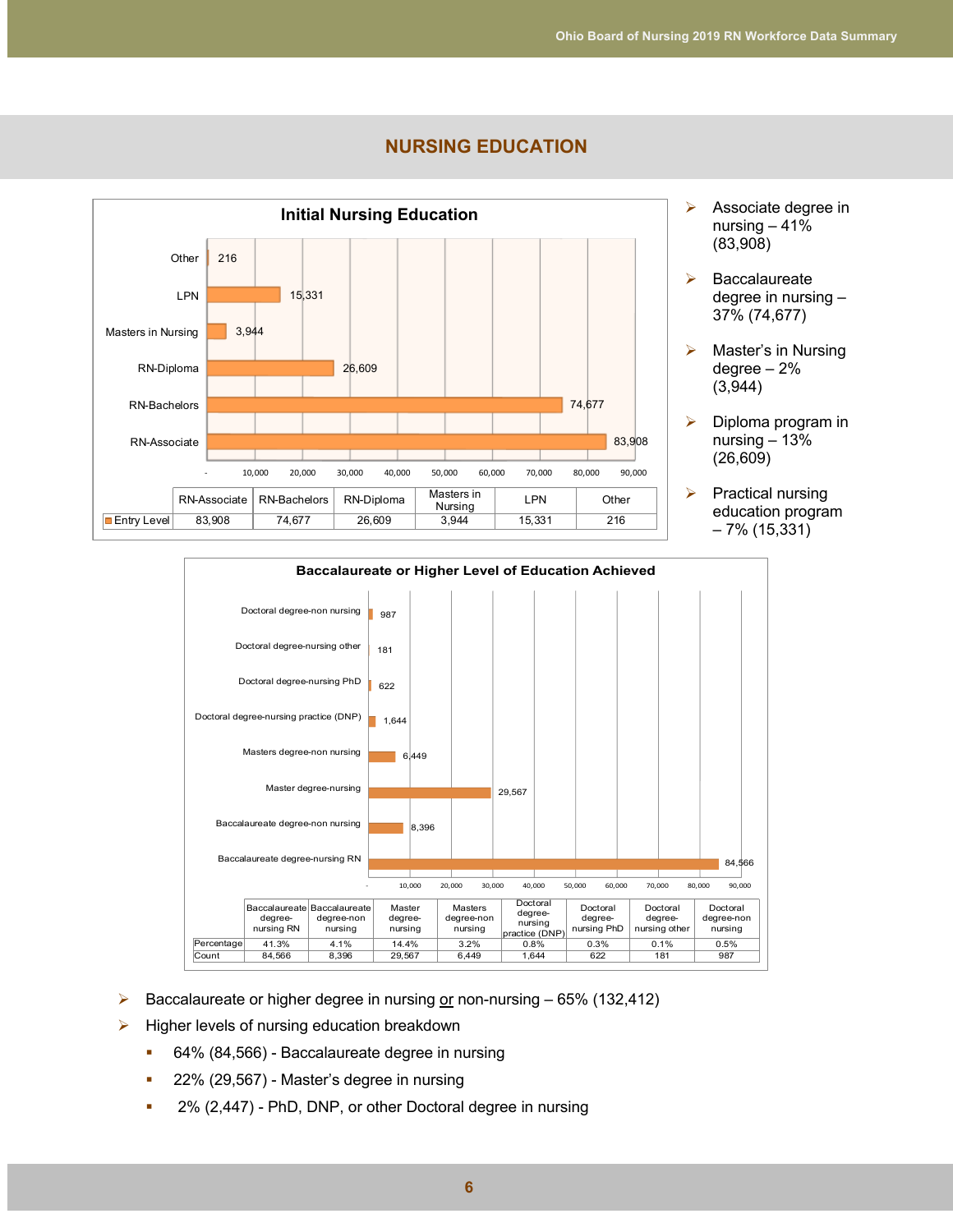

- $\triangleright$  For this question, 84,067 responded as follows
	- § Currently enrolled to obtain a BSN 12% (10,205)
	- Plan to obtain a BSN or higher degree in nursing 33% (27,695)
	- No plans to obtain a BSN or higher nursing degree 55% (46,167)



#### $\triangleright$  For this question, 46,167 provided the following reasons for not obtaining a BSN

- Age or Stage in Career 29% (13,202)
- Satisfied with current level of practice 18% (8,157)
- Financial barriers / tuition assistance 7% (3,382)
- Personal and/or work schedules 6% (2,791)
- Plan to leave nursing; retired; not working in nursing 23% (10,605)
- Out of school too long; too difficult  $-6\%$  (2,840)
- Other, and no accessible program 11% (5,190)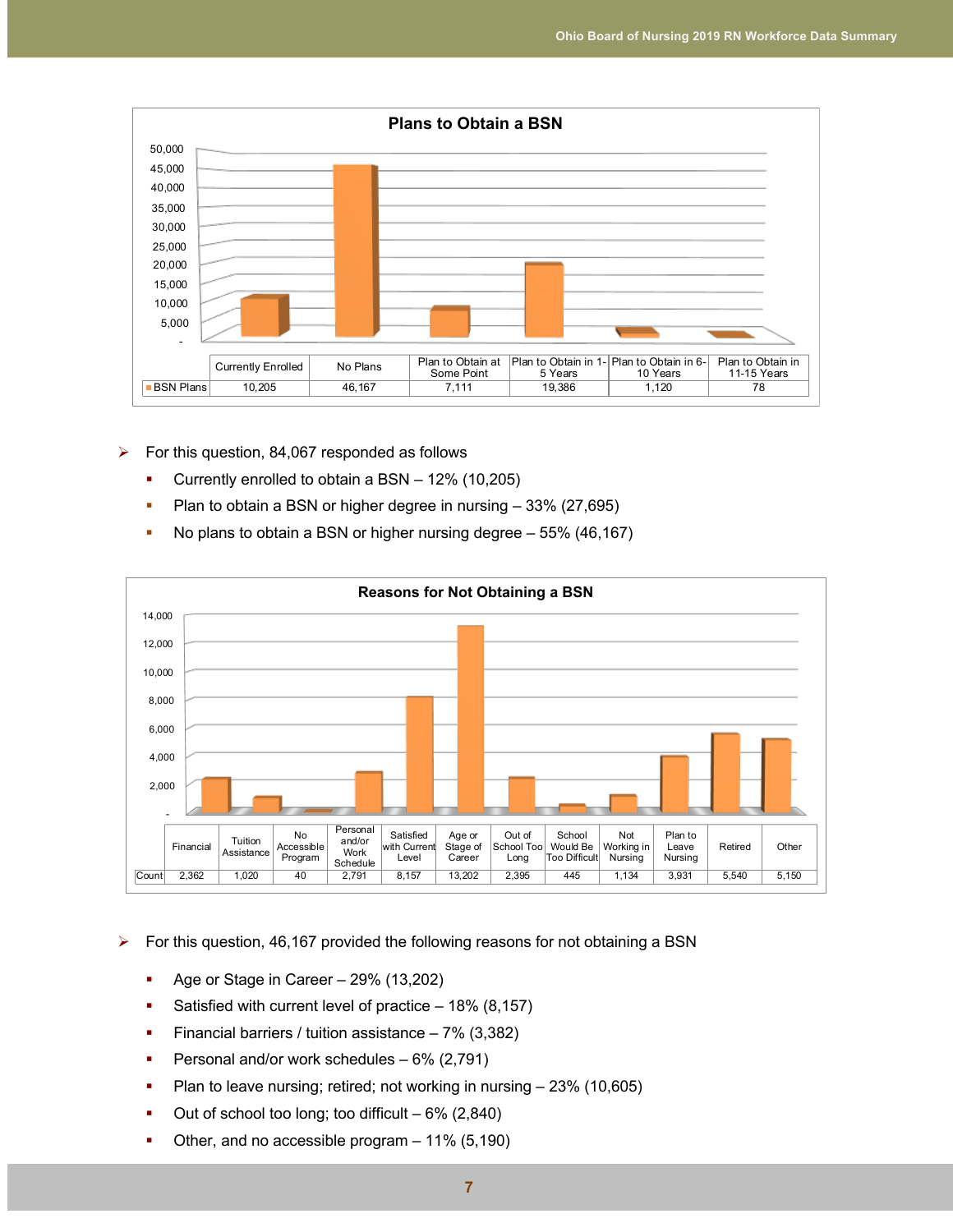#### **NURSING EMPLOYMENT**



- $\geq$  86% (176,025) are employed in a position where a nursing license is required
	- 80% work full-time; 14% work part-time; 6% work on a per-diem basis
	- § 89% work in one position; 9% work in two positions; and 2% work in three or more positions
	- § 5% work 31-35 hours per week; 64% work 36-40 hours per week; 10% work 41-50 hours per week; 10% work 21-30 hours per week
	- 68% worked 50-52 weeks last year; 16% worked 43-49 weeks last year; 16% worked less than 43 weeks last year



 $\triangleright$  15% indicated that they had changed employers in the past year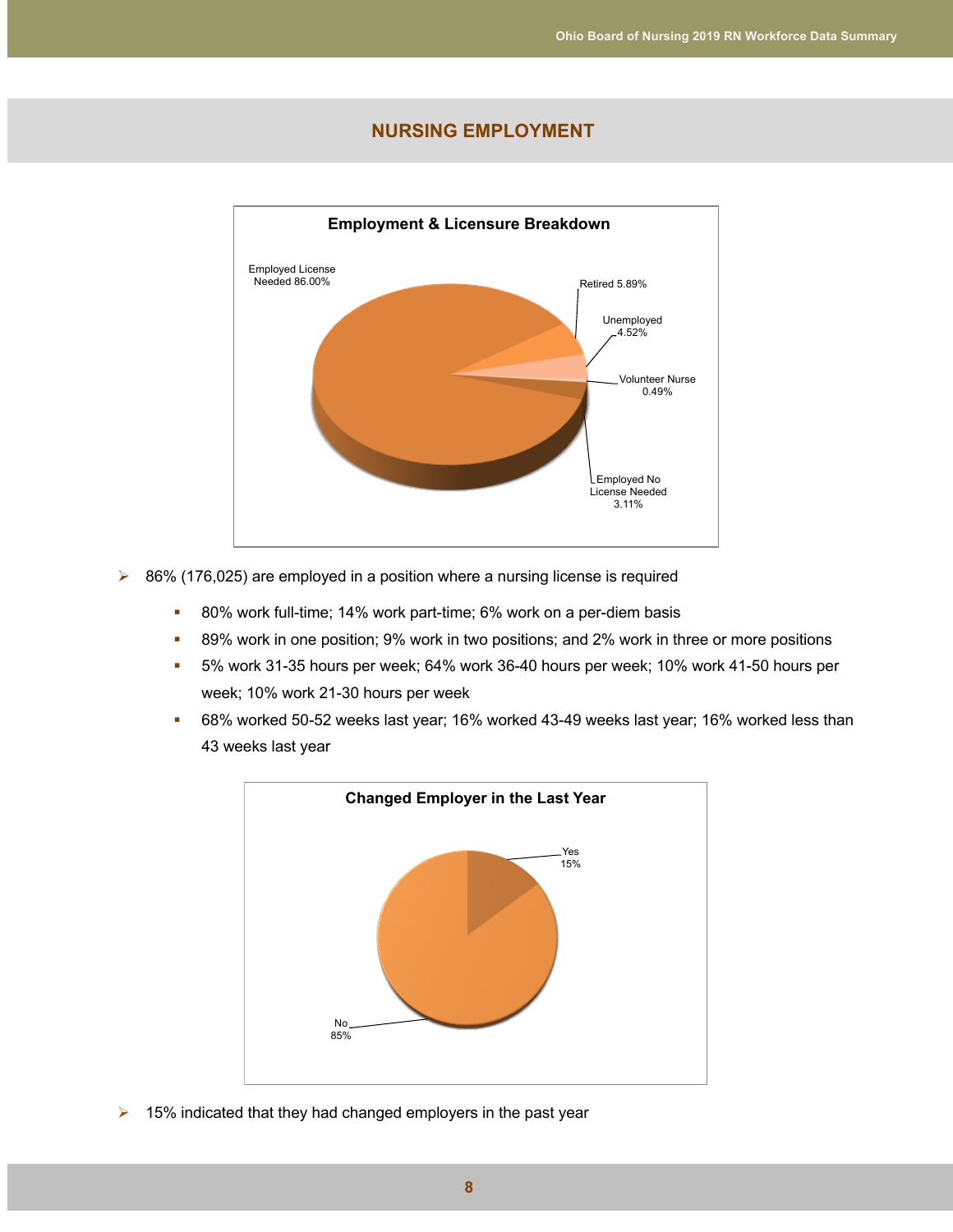

| Full-Time | 141,046 |  |
|-----------|---------|--|
| Part-Time | 24,689  |  |
| Per-Diem  | 10,162  |  |
| Other     | 128     |  |
|           | 176,025 |  |
|           |         |  |



| $1 - 10$  | 4,547   |
|-----------|---------|
| $11 - 20$ | 9,802   |
| $21 - 30$ | 18,249  |
| $31 - 35$ | 9,486   |
| 36-40     | 113,160 |
| 41-50     | 17,881  |
| 51-60     | 2,397   |
| $61+$     | 503     |
|           | 176,025 |
|           |         |



| 1             | 157,112 |
|---------------|---------|
| $\mathcal{P}$ | 16,509  |
| 3 or more     | 2,404   |
|               | 176.025 |



| $1 - 6$  | 2,197   |
|----------|---------|
| $7 - 13$ | 1,785   |
| 14-20    | 2,559   |
| 21-28    | 5,596   |
| 29-35    | 5,308   |
| 36-42    | 10,619  |
| 43-49    | 28,136  |
| 50-52    | 119,825 |
|          | 176,025 |
|          |         |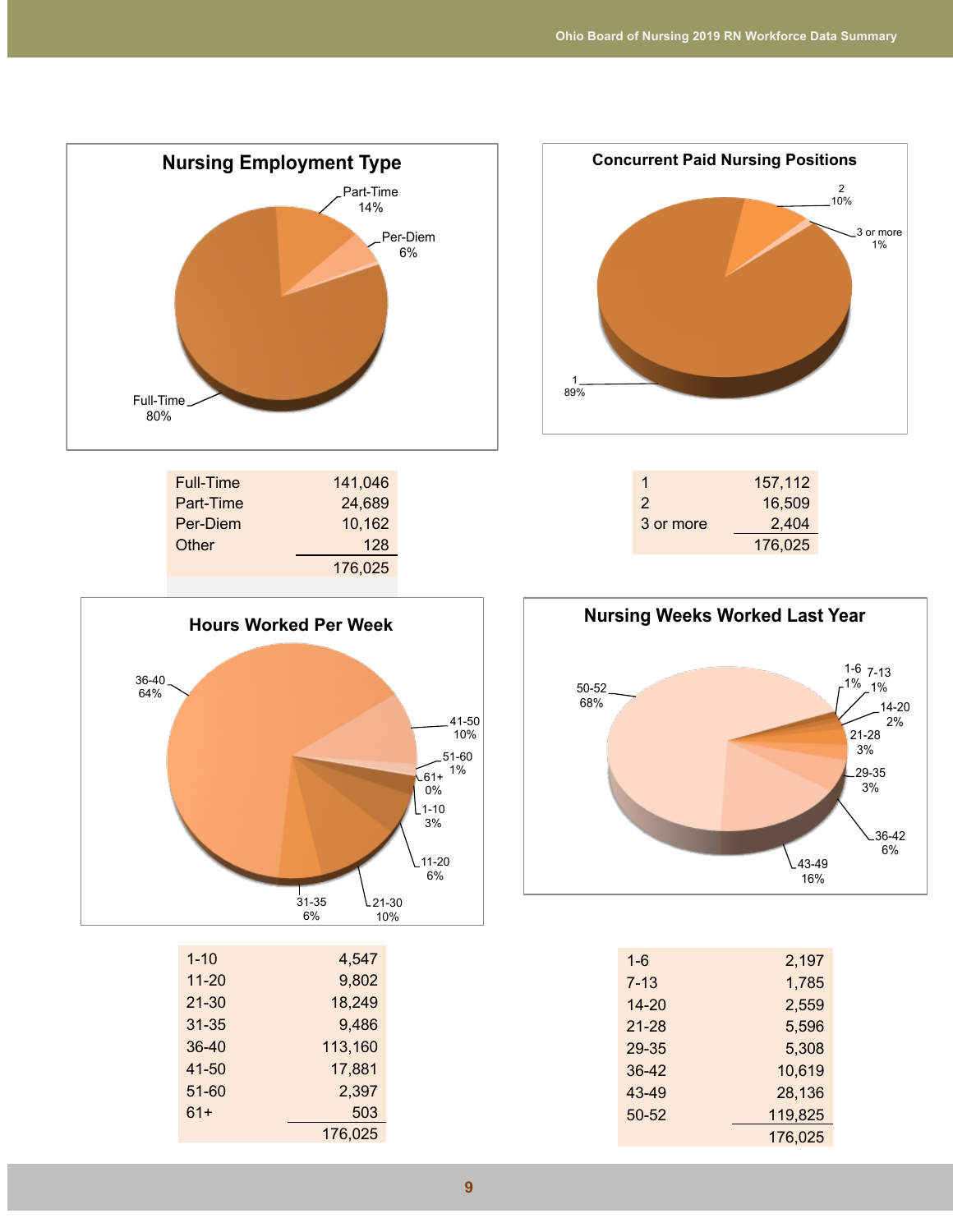

| <b>Seeking a Nursing Position</b> | 4.229 |
|-----------------------------------|-------|
| Not Seeking a Nursing Position    | 5,012 |
|                                   | 9,241 |

 $\triangleright$  Of the 9,241 RNs who are unemployed, 46% (4,229) are seeking nursing employment



| Not Interested in Nursing          | 557   |
|------------------------------------|-------|
| <b>Difficulty Finding Position</b> | 727   |
| <b>Disabled</b>                    | 707   |
| <b>Inadequate Salary</b>           | 90    |
| Leave of Absence                   | 857   |
| <b>Attending School</b>            | 889   |
| <b>Home/Family Obligations</b>     | 5,350 |
| <b>Told by Employer BSN Needed</b> | 64    |
|                                    | 9.241 |
|                                    |       |

- $\triangleright$  Primary reasons reported for unemployment
	- Home and family obligations 58% (5,350)
	- **•** Difficulty finding a position  $-8\%$  (727)
	- Not interested in a nursing position 6% (557)
	- Attending School 10% (889)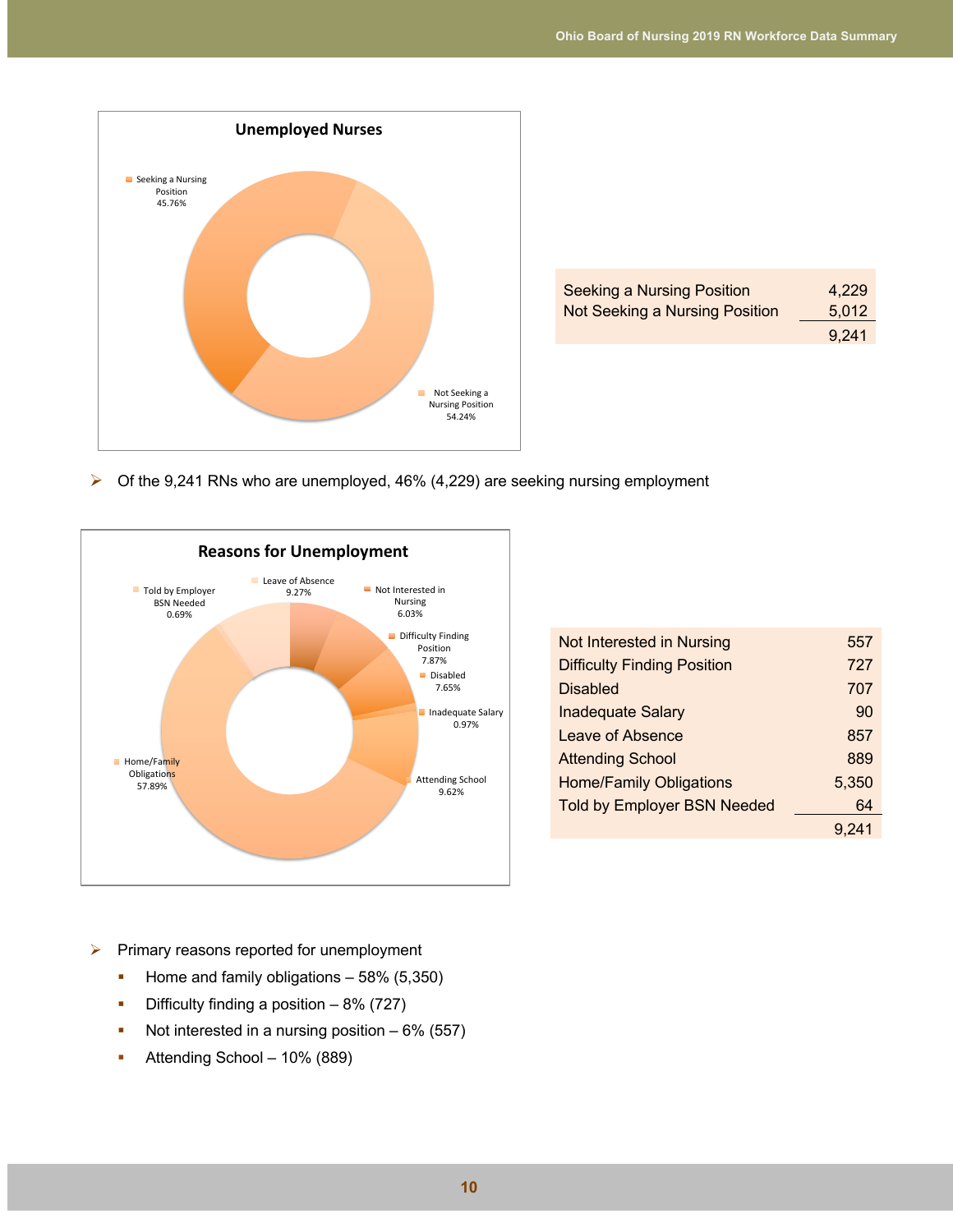

#### **PRACTICE SETTING, POSITION TITLE, PRACTICE AREA**

 $\triangleright$  Of the 176,025 who reported working in nursing, 56% (99,318) work in the hospital setting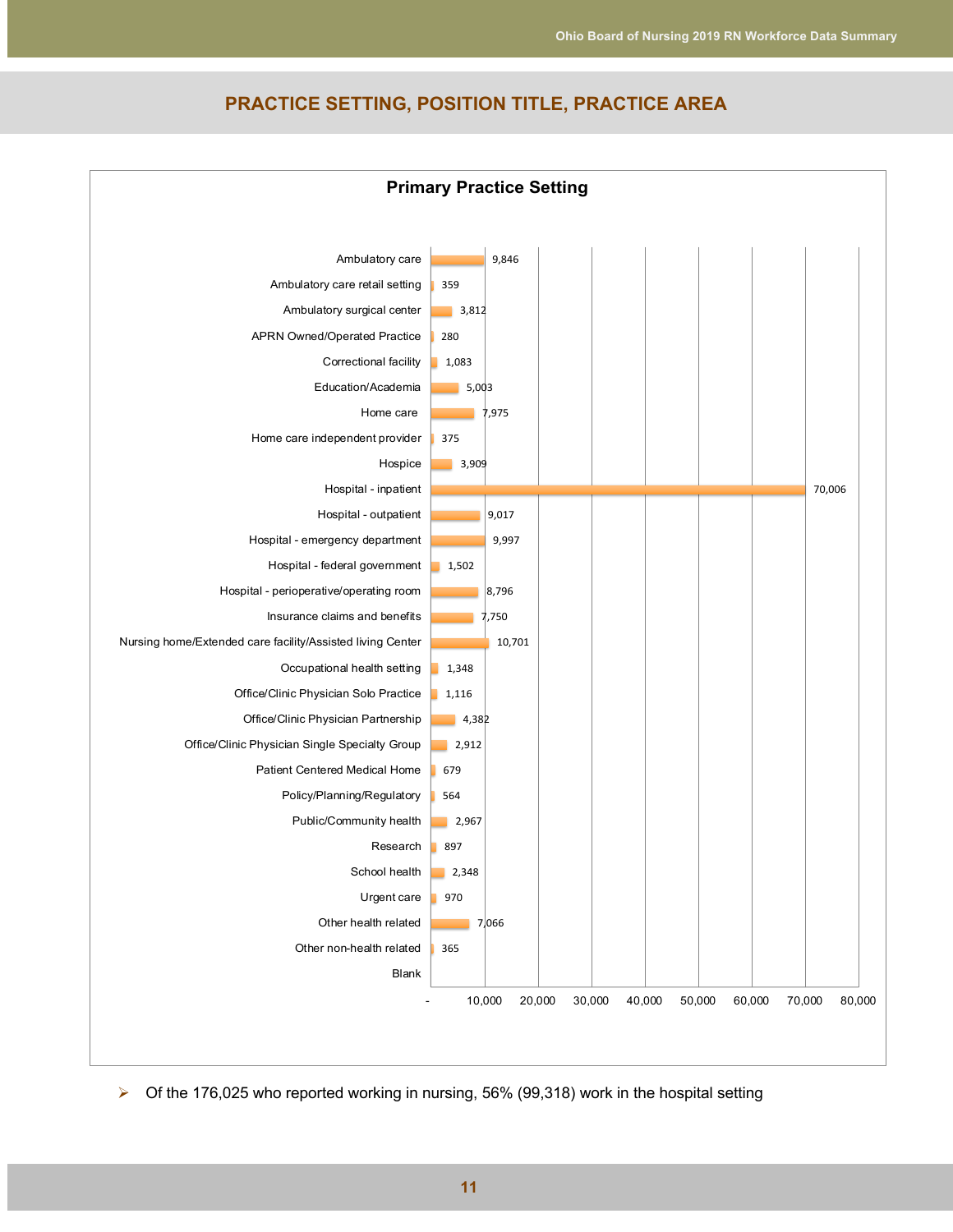

- $\triangleright$  Of the 176,025 who reported working in nursing, 49% (86,563) work as direct patient care staff
- $\triangleright$  Those selecting advanced practice registered nursing as their primary position were
	- Certified Nurse Midwifes < 1% (322)
	- Certified Nurse Practitioners 7% (12,642)
	- Clinical Nurse Specialists < 1% (577)
	- § Certified Registered Nurse Anesthetists 2% (2,992)